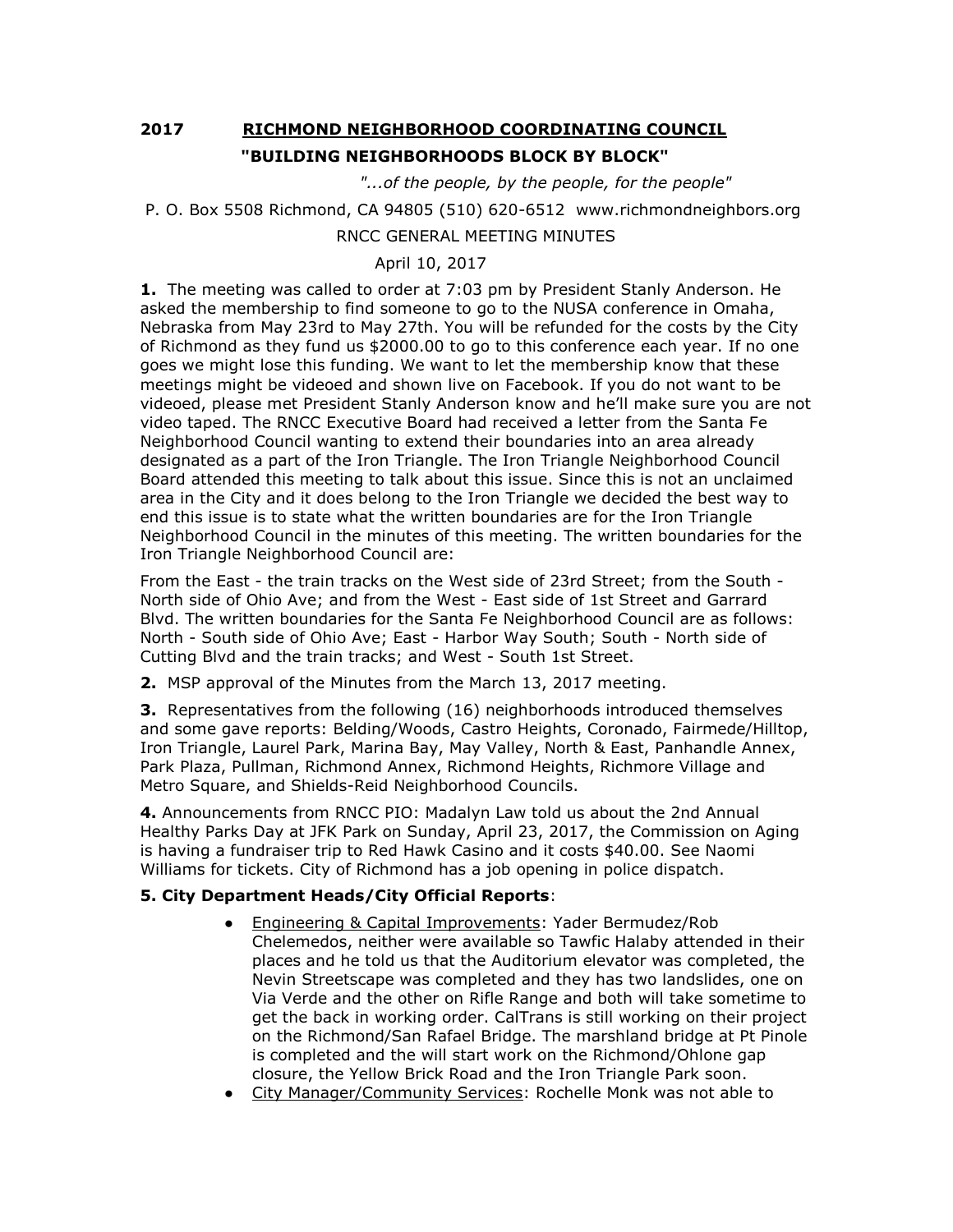attend.

- Mayor's office: Alex Knox/Irene Perdomo/ Christopher Whitmore were not available but Sequoia Erasmus came and told us about the Unity park Groundbreaking Ceremony, The Family Justice Center event on 4/14/17, the update on the Nevin Post Office and the town hall meeting to save the post office in the second or third week in May. may is Bike month and may 11th is Bike to Work Day and Richmond will have a few refueling stations around town. Earth Day is 4/22/17 and there are many events happening around the City. There is much more happening in the City between now and the next RNCC meeting.
- Police Department: Allwyn Brown was unavailable but sent Captain Anthony Williams in his place. Capt Williams is in charge of the Traffic and Special Events division. He updated us on the UAS ordinance that will have its second reading on April 18, 2017. There was a shooting on 4th Street and Main Street and the UAS would have been helpful to this investigation. The Safety Academy has 40 people signed up and the Principal policing training is going well with community members learning to work with officers in their neighborhoods. The Explorers Post took 4th place in the games in the Central Valley.
- Dept of Infrastructure and Maintenance and Operations Tim Higares shared with us an end of year report that his department had put together. They have located 9 illegal transfer stations and have closed down 3 of them, They have issued 5 foreclosure notices and have received \$66,000 in fees paid from these notices. The abatement team has cleared out many homeless encampments, demolished properties, and done weed abatement all over the City. Ed Posh is the graffiti man and is the one that cleans up the graffiti before you can inform him. They have also collected 100's of mattresses and the State will be reimbursing them for the disposal of them.
- Planning: Roberta Feliciano brought us the planning proposed projects by neighborhood print out for this month and she told us about the Richmond Wellness Trail and that the Urban Greening Master Plan has passed City Council and will go into effect soon. They are still working on the Zoning cleanup to make it as user friendly as needed.
- Fire Department: Adrian Sheppard spoke to us about vegetation management and the use of goats in some locations in the City. They have their work cut out for them in Pt Molate, Garrity Way, Fascination Circle. They will also be teaming up with PG&E, the railroads, and CalTrans to help with all the weeds on their properties. They are posting "passed" stickers in the windows of businesses that have their update business license and they are also inspecting rental properties to make sure they are up to code. He and his team are working on budget reviews and the Fire Department is running lean and mean. They are moving their training facility to Gertrude so that they will no longer have smoke and the other air pollutants in the air for those that live around South 34th and Cutting Blvd. The Fire Department is planning on hiring 7 to 10 new people and have them out in the